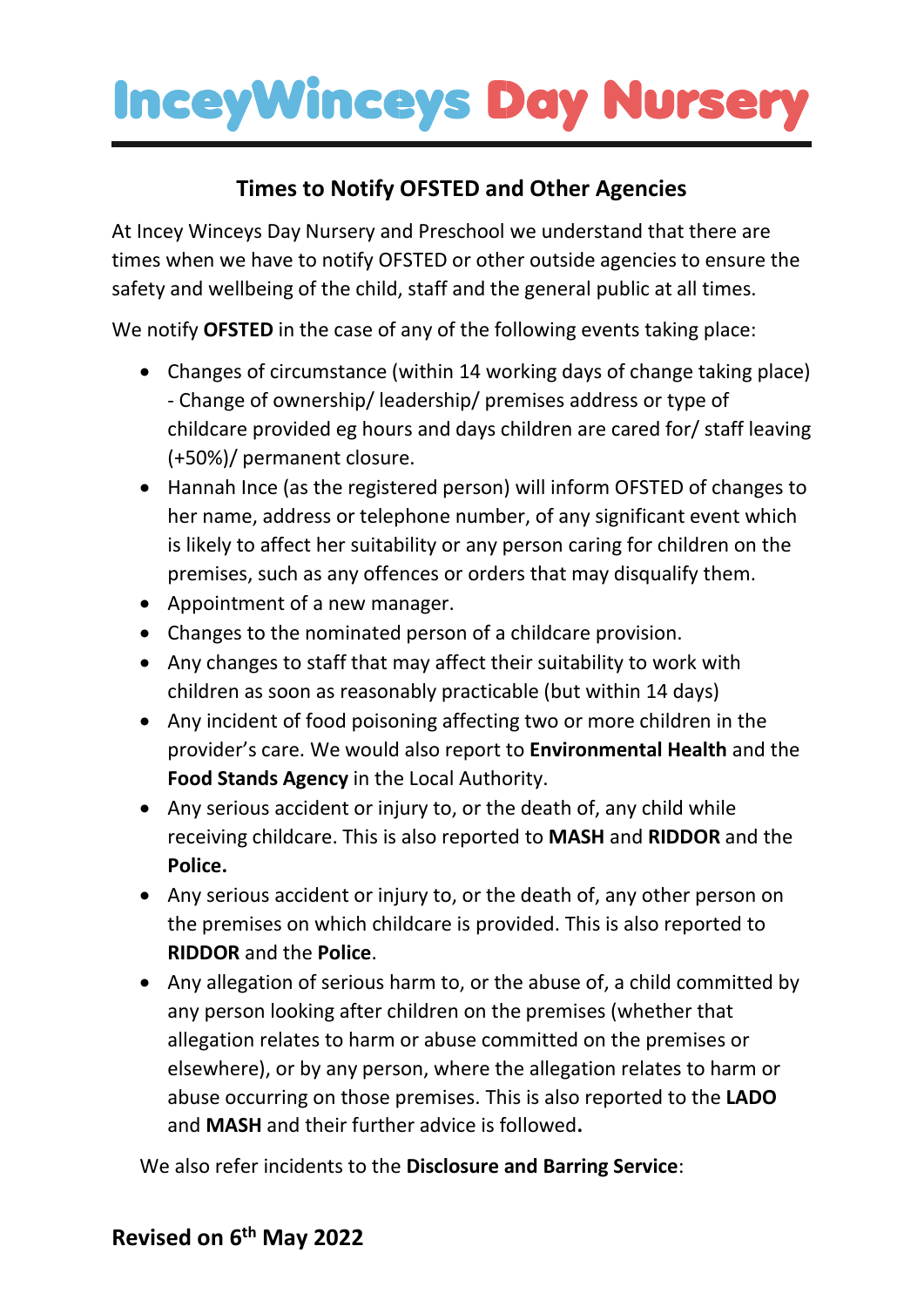# **InceyWinceys Day Nursery**

• Providers must report any member of staff dismissed or who resigns before/during disciplinary action for inappropriate behaviour/concerns to the **Disclosure and Barring Service.**

## **OFSTED Contact Details:**

### **Online contact:** https://ofstedonline.ofsted.gov.uk/outreach/Ofsted\_Serious\_Notification.ofml

#### **Postal contact:**

Notifications ARC Piccadilly Gate Store Street Manchester M1 2WD

#### **Telephone number:**

0300 123 1231

### **MASH Contact Details**

#### **Postal Contact:**

Redbridge Multi Agency Safeguarding Hub (MASH), 3rd floor, Lynton House, 255-259, High Road, Ilford, Essex IG1 1NY

**Telephone number:** 020 8708 3885

#### **Email**

cpat.referrals@redbridge.gov.uk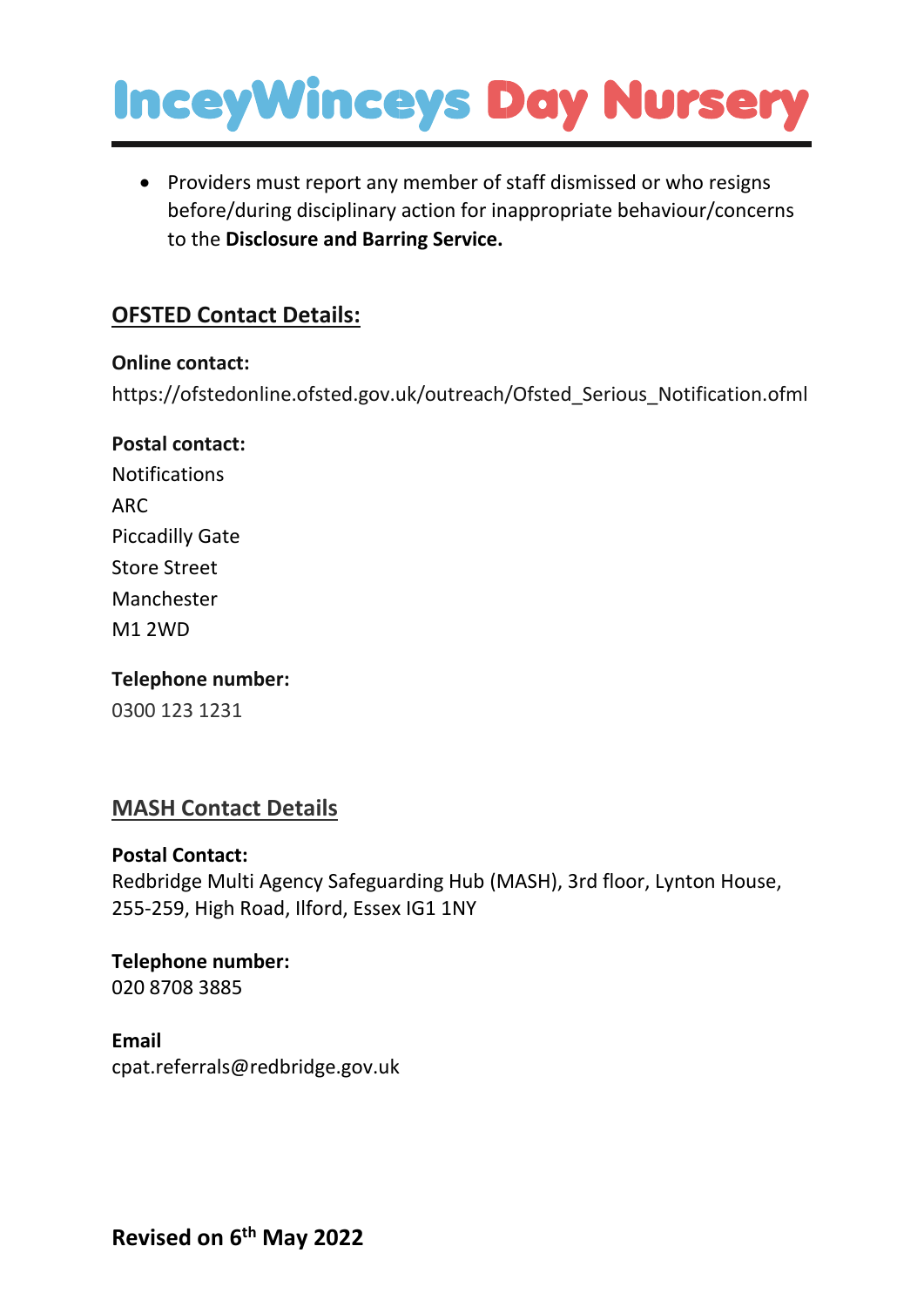# **InceyWinceys Day Nurser**

## **Advice From and Contact Details for RIDDOR:**

For most types of incident, including:

- accidents resulting in the death of any person
- accidents resulting in specified injuries to workers
- non-fatal accidents requiring hospital treatment to non-workers and
- dangerous occurrences

the responsible person must notify the enforcing authority without delay, in accordance with the reporting procedure. This is most easily done by reporting online. Alternatively, for fatal accidents or accidents resulting in specified injuries to workers **only**, you can phone 0845 300 9923.

### **Website for reporting to HSE/RIDDOR**

http://www.hse.gov.uk/riddor/report.htm

**We are aware of other regulations such as COSHH (Control of Substances Hazardous to Health) and would report any notifications to HSE (Health and Safety Executive) as detailed in RIDDOR section.**

## **Details of Local Environmental Health Department:**

### [Environmental Health Officer](http://www.food.gov.uk/enforcement/yourarea/results?width=460&height=460&latitude=51.592868804932&longitude=0.027324885129929&postcode=e18%201bx&zoom=10&category=environment&position=1)

Public Protection, London Borough of Redbridge Perth Terrace Ilford, Essex, IG2 6AT

**Telephone:** 020 8708 5716

**Email:** [publicp@redbridge.gov.uk](mailto:publicp@redbridge.gov.uk) 

**Website:** [http://www.redbridge.gov.uk](http://www.redbridge.gov.uk/)

### **Revised on 6 th May 2022**